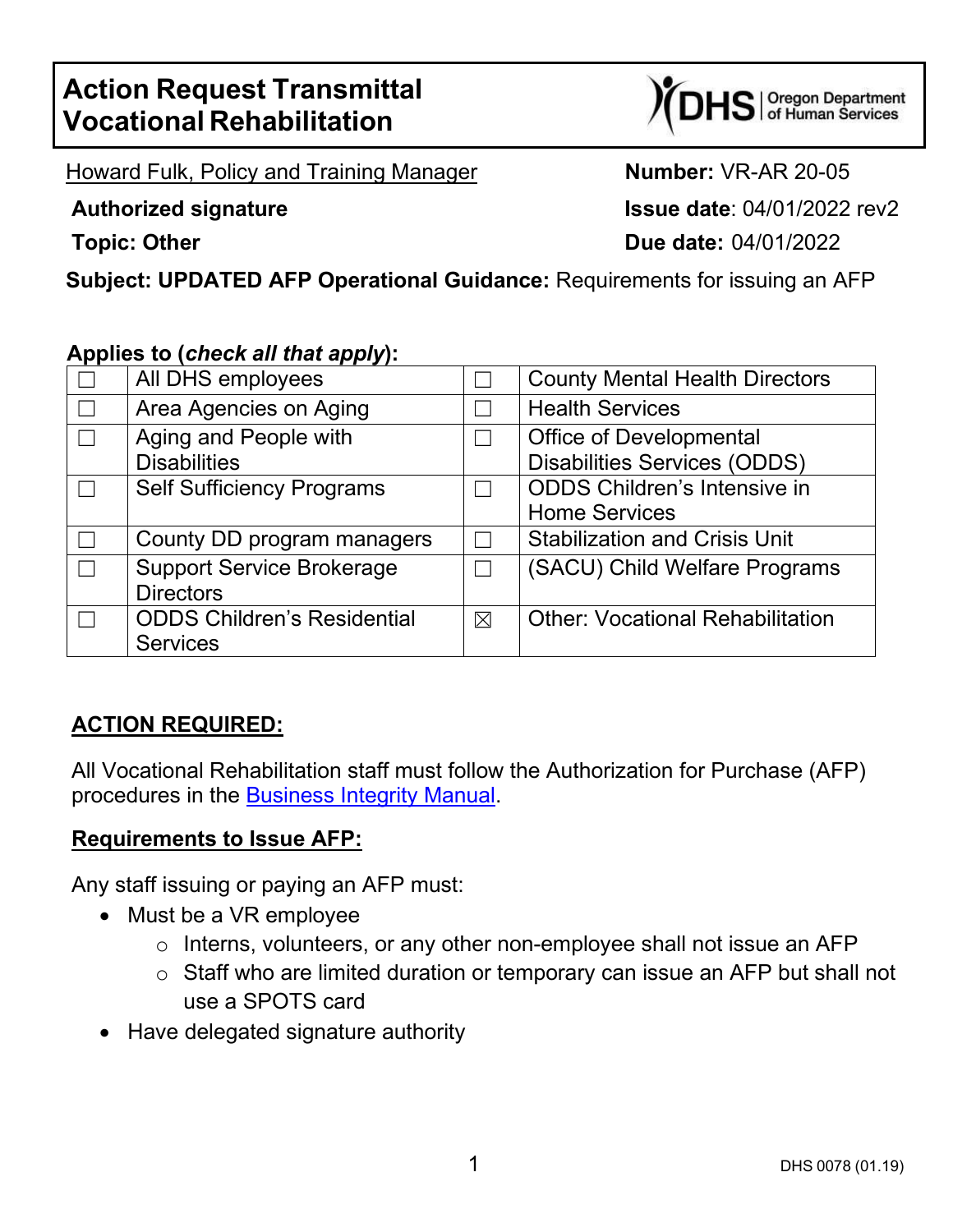- Complete the 11 contract modules:
	- o DAS PS Procurement Ethics
	- o DAS Procurement Rules
	- o DAS PS Introduction to Contract Administration
	- o DAS PS Develop a Contract Administration Plan (CAP)
	- o DAS PS Administering Contracts and Managing Vendors
	- o DAS PS Amendments and Change Orders
	- o DAS PS Contract Remedies
	- o DAS PS Accepting Good & Services and Paying Contractor
	- o DAS PS Contract Closeout
	- o DAS PS Audits
	- o DAS PS Introduction to Negotiations

These requirements protect the program from fraud.

There are no exceptions to these requirements.

# **PROCEDURES:**

## **Issuing Authorizations for Purchase:**

Staff who work away from the VR office may issue Authorizations for Purchase.

- Do not mail an AFP to the client.
- Assure the AFP issued by ORCA is available at the office for staff to print.

Fundamentally, the process of issuing an AFP has not changed.

# **AFP Creation:**

VR staff creating an Authorization for Purchase (AFP) must ensure that all existing requirements for purchase have been met. Refer to the [Business Integrity Manual](https://dhsoha.sharepoint.com/teams/Hub-ODHS-VR/Shared%20Documents/Forms/AllItems.aspx?id=%2Fteams%2FHub%2DODHS%2DVR%2FShared%20Documents%2FPolicies%2DRules%2DRegulations%2FManuals%2DReferences%2FBusiness%20Integrity%20Manual%2Epdf&parent=%2Fteams%2FHub%2DODHS%2DVR%2FShared%20Documents%2FPolicies%2DRules%2DRegulations%2FManuals%2DReferences) for additional clarification and guidance.

VR staff issuing the AFP may:

- Use the Adobe Signature Function to sign the AFP:
	- $\circ$  Use an image of your actual signature or the mouse signature
	- o Do not use the cursive font to type your name, **- OR -**
- Print and hand sign the AFP.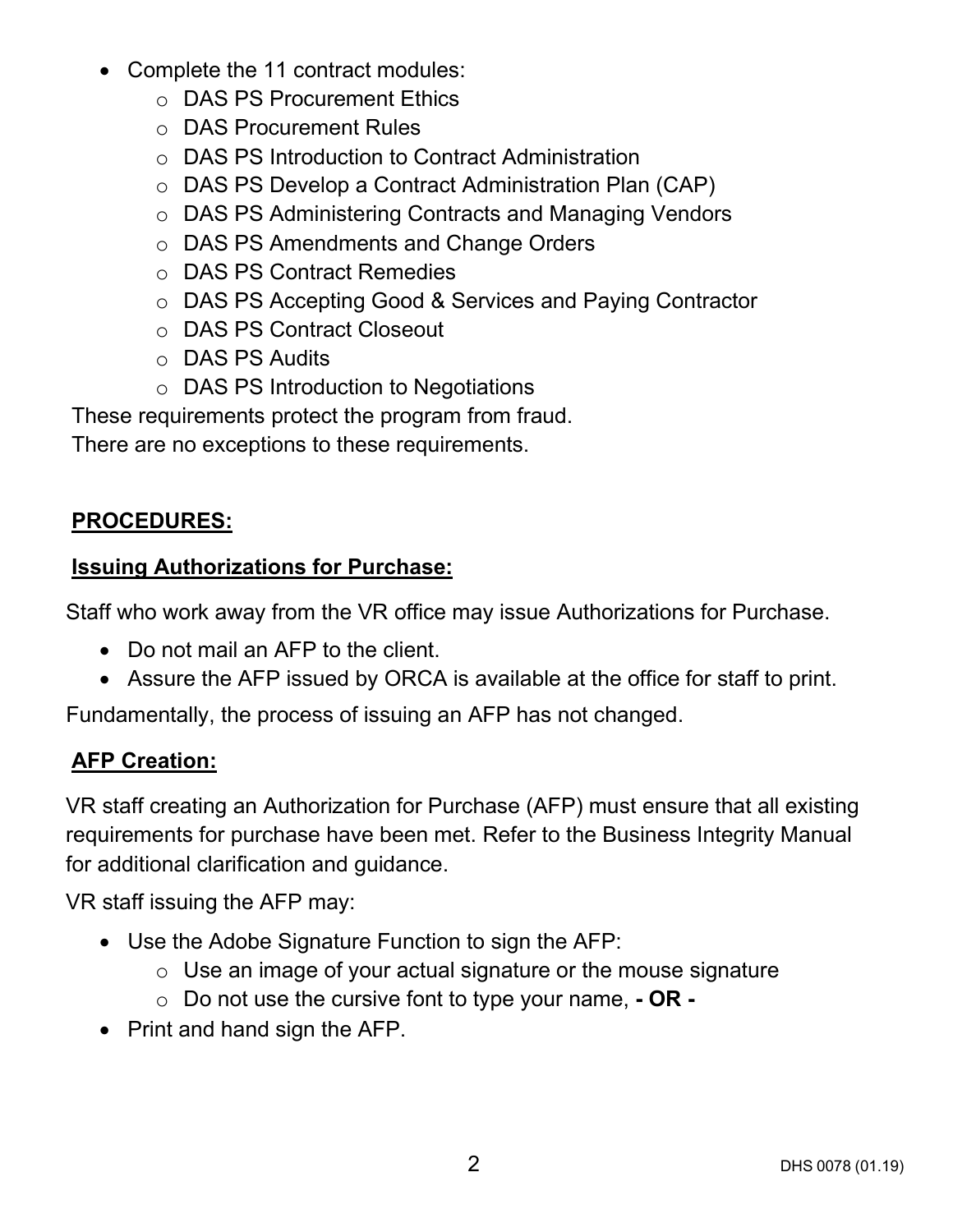## **VR staff sign AFP electronically at a telework location:**

- The AFP may be sent via secure email to the vendor directly.
	- $\circ$  The file copy of the AFP must be printed at the office and placed in the client file with the paid invoice.
- Do not use personal email accounts to transmit an AFP.
- Never email an electronic AFP to a client.

#### **Printing the AFP and sending to vendor:**

#### **Telework site restrictions**

- Do not print an AFP at the telework location.
- Never keep a printed copy of an AFP at a telework location.

If at the office, AFPs may be faxed to vendors if this is the preferred method for delivery.

- Faxing, US Postal service mail, secure email or handing the AFP directly to a vendor is strongly preferred.
- If an AFP is faxed, place the confirmation fax sheet and the original document in the client file.

Documents may be scanned using the Microsoft Lens Application on your State iPhone and then emailed from the VR staff's state email account.

- Never text a copy of the AFP.
- The file copy of the AFP must be printed at the office and placed in the client file.
- Never use a personal email account to transmit an AFP.
- Do not fax or text AFPs to clients.

If an AFP is issued from a Vocational Rehabilitation Office:

• There is no change in requirements or procedures for AFP issuance occurring at a VR office location currently.

### **In Person AFP Issuance:**

#### **Give the AFP to the vendor.**

• It is the **last option** to give an AFP to a client to pay for a vendor purchase. This practice helps avoid risk of fraud.

### **If possible, a watermark shall be placed on the AFP so it cannot be reused.**